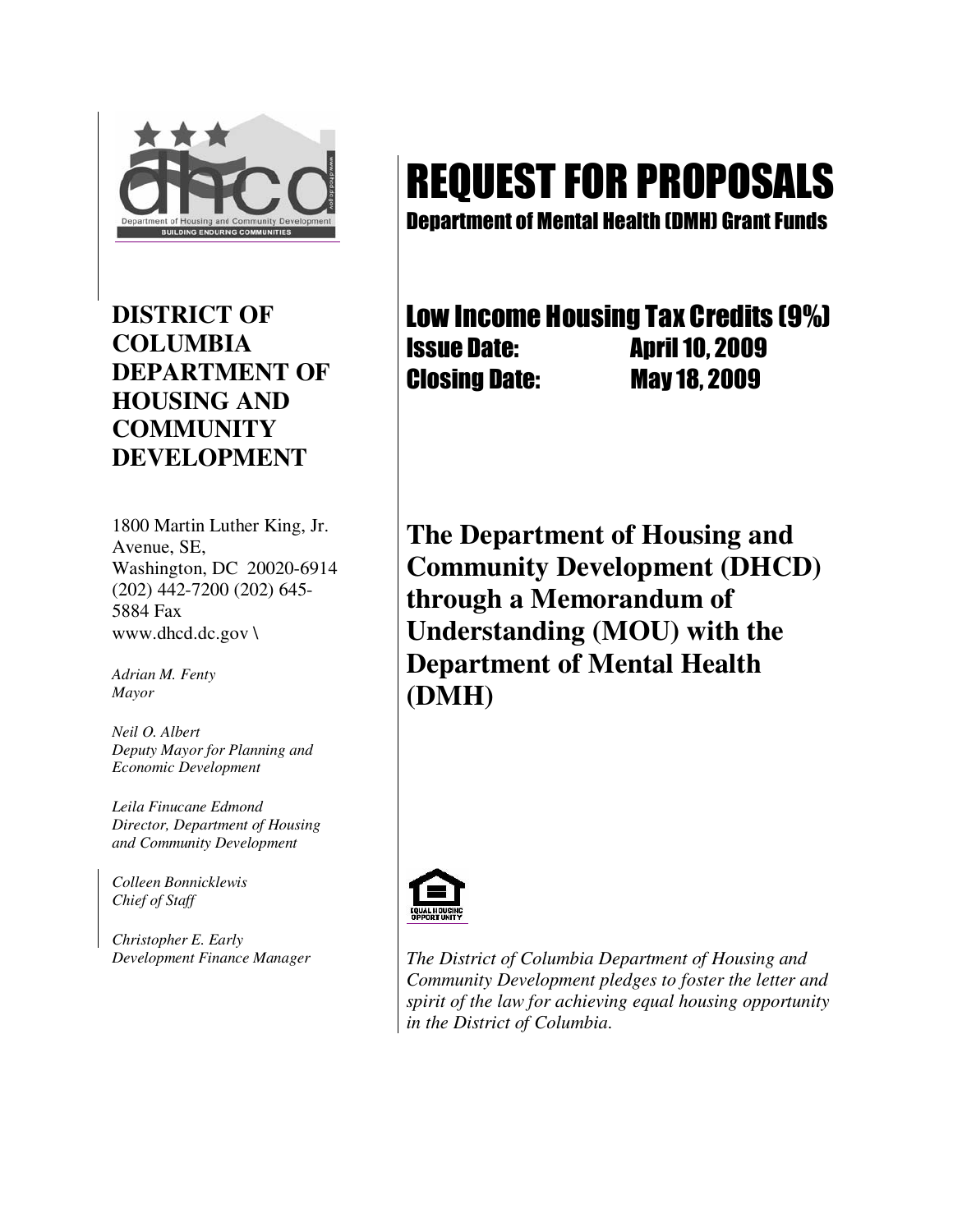This page left blank intentionally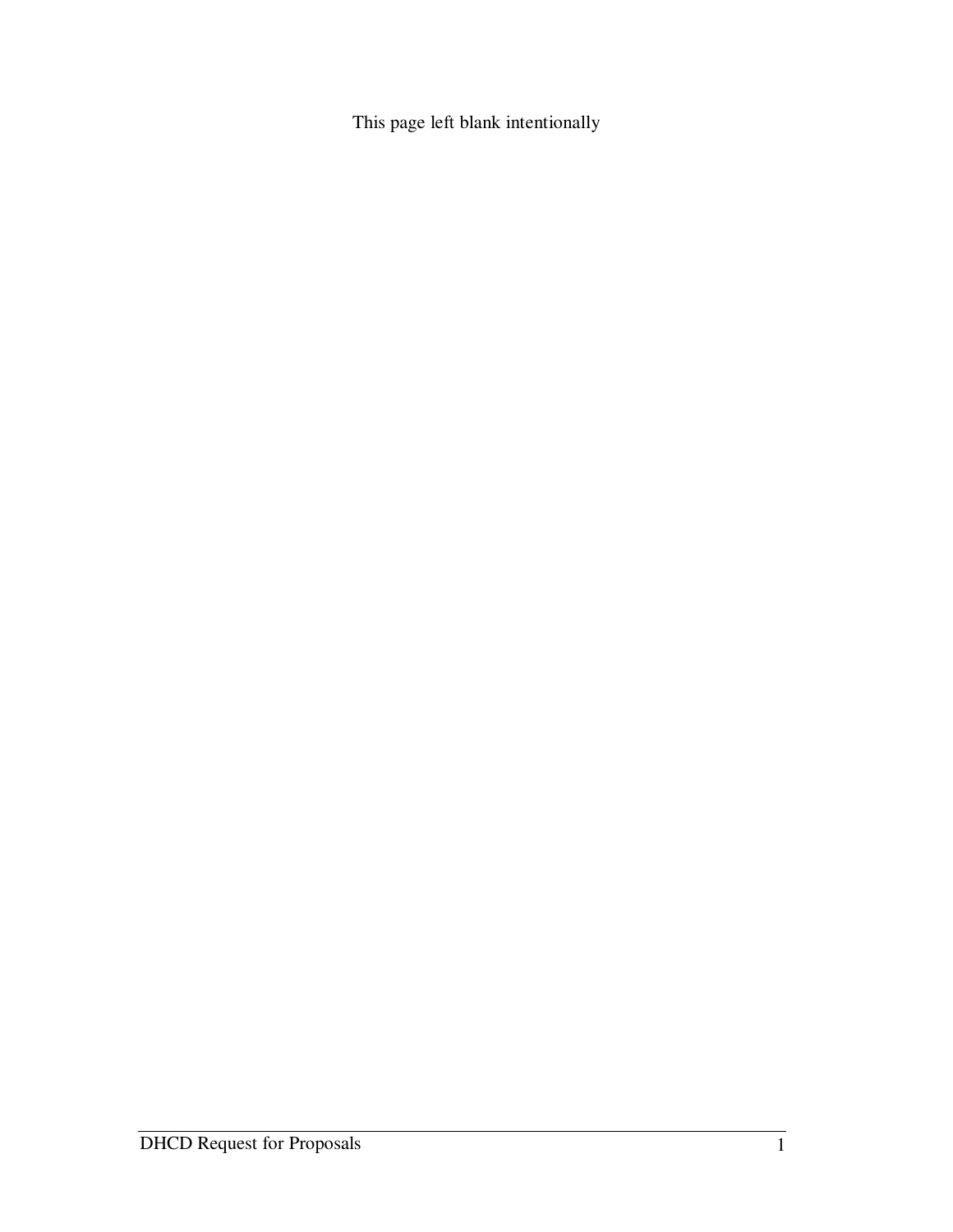# **REQUEST FOR PROPOSALS**

# **Table of Contents**

| Synopsis                                                     | 3  |  |  |  |  |  |
|--------------------------------------------------------------|----|--|--|--|--|--|
| I. Introduction                                              | 4  |  |  |  |  |  |
| Definitions of Key Terms in this RFP<br>a.                   | 5  |  |  |  |  |  |
| <b>Available Programs and Funding Sources</b><br>П.          |    |  |  |  |  |  |
| <b>General Program Requirements</b><br>Ш.                    |    |  |  |  |  |  |
| <b>DMH</b> Grant Funds<br>a.                                 | 7  |  |  |  |  |  |
| Federal Low Income Housing Tax Credits<br>b.                 | 8  |  |  |  |  |  |
| Project Types, Priorities and Uses of Funds<br>$C_{\bullet}$ | 8  |  |  |  |  |  |
| Types of Investment.<br>d.                                   | 9  |  |  |  |  |  |
| <b>Monitoring Requirements</b><br>e.                         | 9  |  |  |  |  |  |
| f.<br>Targeted Geographic Areas                              | 11 |  |  |  |  |  |
| IV. Eligible Applicants                                      | 11 |  |  |  |  |  |
| <b>Eligibility Requirements</b><br>V.                        |    |  |  |  |  |  |
| Scoring Criteria<br>VI.                                      | 14 |  |  |  |  |  |
| Application Review Process & Timing of Awards                | 18 |  |  |  |  |  |
| <b>Application Guidelines</b><br>VIII.                       |    |  |  |  |  |  |
| Pre-Proposal Conference<br>IX.                               |    |  |  |  |  |  |
| X. Content of the Application                                |    |  |  |  |  |  |
|                                                              |    |  |  |  |  |  |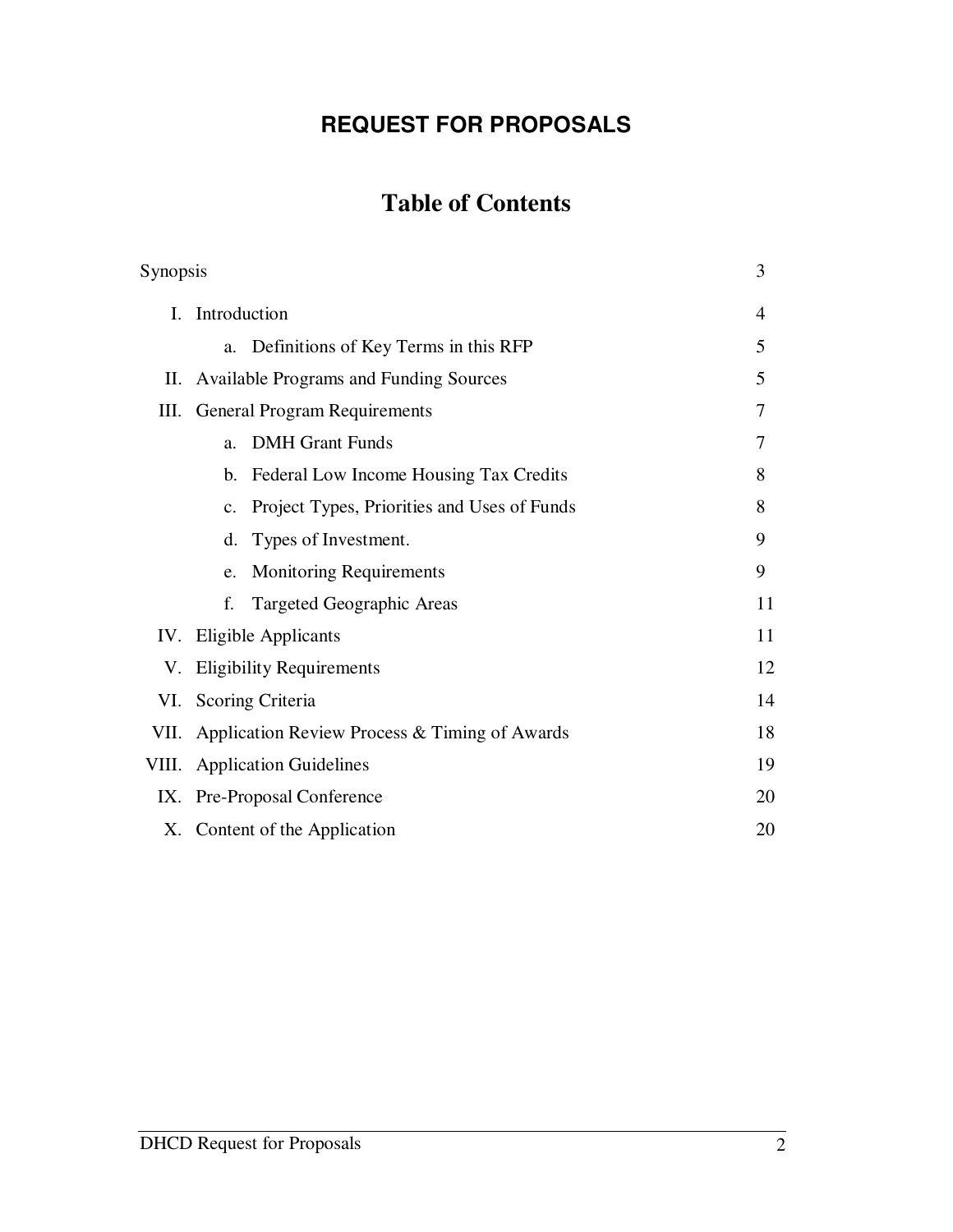### **Synopsis**

• The following synopsis is provided to give applicants quick access to essential information:

Availability of 9% Low Income Housing Tax Credits and Department of Mental Health (DMH) grant funds.

- This RFP solicits applications for new construction and rehabilitation projects for affordable housing.
- Properties must be located in the District of Columbia and serve low to moderateincome

individuals or families, as defined in the RFP.

DHCD uses its funds to provide gap financing in projects that provide affordable housing.

# **Schedule**

### **Request for Proposals (RFP) Released**:

April 10, 2009. RFP is available on CD at DHCD, Development Finance Division, 1st

Floor Security Guard's desk, 1800 Martin Luther King, Jr. Avenue, Washington, DC 20020. RFP available on DHCD's website on or about April 13, 2009 (www.dhcd.dc.gov).

### **Pre-Proposal Conference:**

 • Tuesday, April 14, 2009 from 6:30 p.m. to 8:30 p.m., at Matthews Memorial Baptist Church, located at 2616 Martin Luther King, Jr. Avenue, SE, Washington, D.C. 20032.

### **Proposals Due:**

• **On or before 4 p.m. (Eastern Daylight Time), Friday, May 18, 2009. NO APPLICATIONS WILL BE ACCEPTED AFTER THE FILING DEADLINE. Incomplete applications or applications that fail to meet Eligibility Requirements outlined in Section V will be disqualified without further review.** 

**Projected Announcement of Selection**: July 20, 2009.

### **Applicants are advised that the Authorized Agency Contact Person for all matters concerning this Request for Proposals is:**

Vivian Portis, Community Development Resource Specialist 1800 Martin Luther King, Jr. Avenue, SE, Washington, DC 20020 202.442.7281 (RFP Question Hotline) rfpquestions@dc.gov

### **Information and Updates on this RFP:**

202.442.7281 (RFP Questions Hotline), or the DHCD website, www.dhcd.dc.gov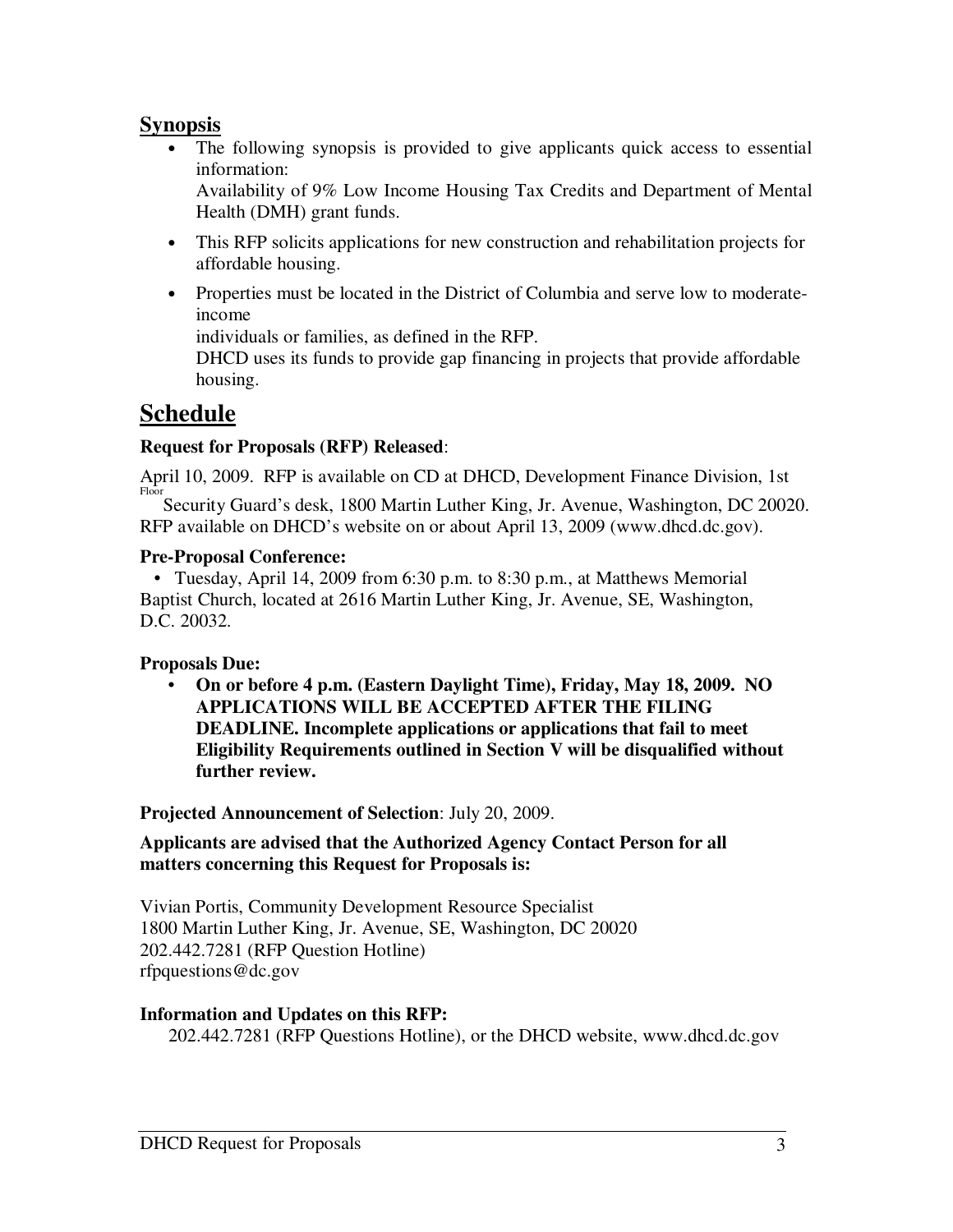### **I. Introduction**

The District of Columbia Department of Housing and Community Development (DHCD or "Department") requests proposals for the development of affordable housing in response to the Notice of Funding Availability (NOFA). Up to \$2,000,000 of DMH grant dollars are available and Federal Low Income Housing Tax Credits (9% competitive funds are available) subject to local and federal appropriations. The Department of Mental Health (DMH) grant funds are designated for financing the acquisition, construction or rehabilitation of long-term permanent supportive housing units in the District of Columbia for the exclusive use of DMH consumers.

Through this Request for Proposals (RFP), DHCD is soliciting applications for funding for projects that will help the Department fulfill its goals to:

- Generally, increase the supply of decent, affordable rental and ownership housing through assistance for preservation, rehabilitation and new construction;
- Create permanent housing opportunities, with supportive services, for individuals and families who are homeless or at risk of becoming homeless;
- Provide housing for elderly persons;
- Provide housing for persons with special needs;
- Preserve existing subsidized housing where federal subsidies are set to expire;
- Stabilize neighborhoods by providing homeownership opportunities for low- and moderate-income households; and
- Achieve economic integration of subsidized housing by providing mixed-income housing, or by locating affordable housing in neighborhoods that are not poverty impacted, or that are undergoing rapid gentrification.

### **Proposals for funding may be submitted to DHCD for a specific funding source. However, DHCD reserves the right to specify the funding source in order to maximize the public benefit to be derived.**

In order to submit a fully competitive proposal and maximize the scoring potential of the application, all application filing requirements must be closely followed and all information requested in the application must be responded to completely. Applications must be received at DHCD on or before 4:00 pm Eastern Daylight Time, Friday, May 18, 2009. Applications must be delivered to the DHCD, Development Finance Division,  $2^{nd}$ Floor receptionist's desk, 1800 Martin Luther King Jr., Ave., SE, Washington, DC 20020. A time/date clock stamp will be used and receipts will be issued at the time of submission.

Completed applications must be submitted on a formatted CD with allof its contents/documents remaining in the original format as released by DHCD. In addition, DHCD requests one hard copy of the information in the CD.

# **No applications will be accepted after the filing deadline.**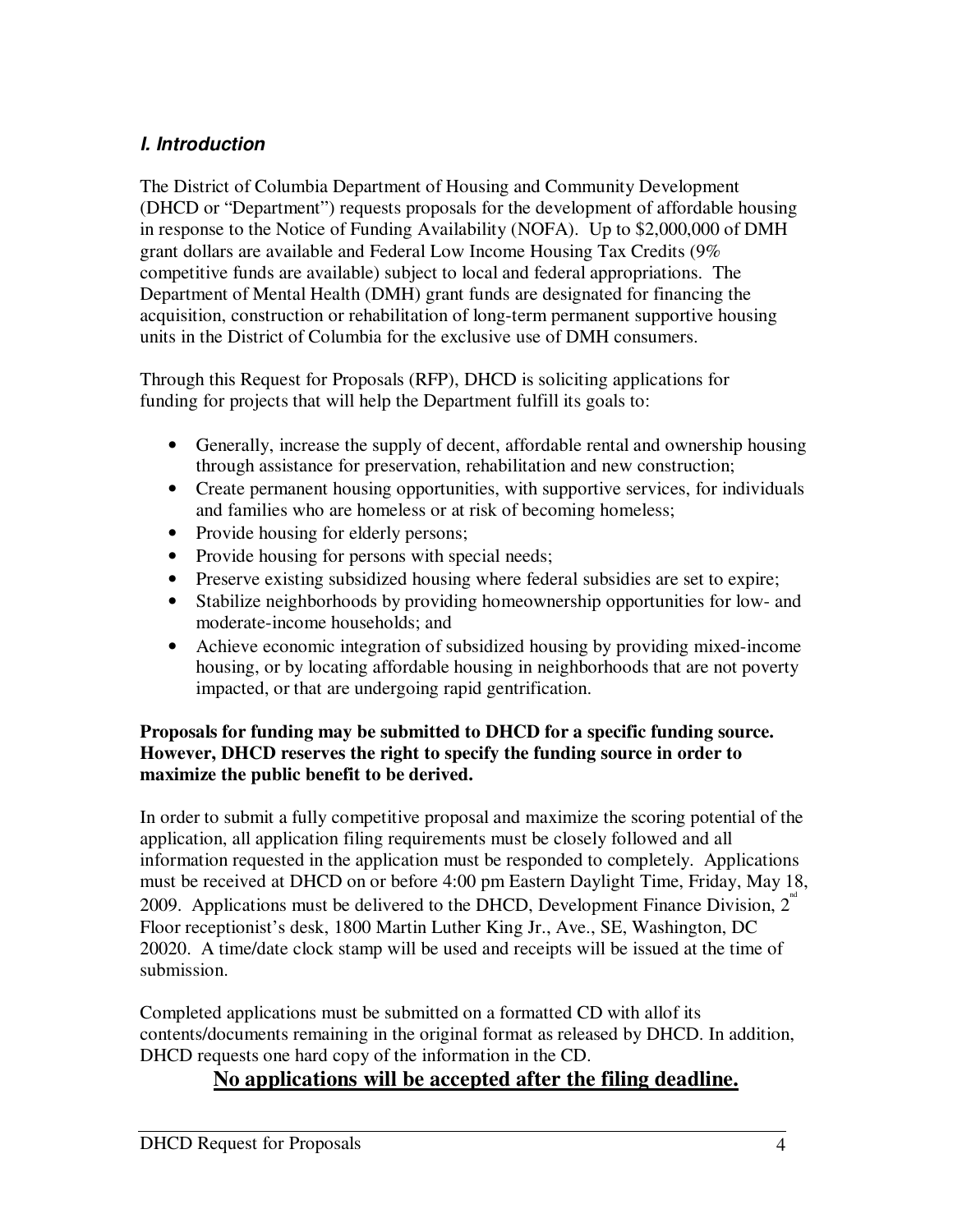Potential Respondents are advised to review all documents which make up this RFP, including:

- 1. Request for Proposals (RFP);
- 2. Application Submission Package (Instructions, Application Forms); and Exhibits
- 3. RFP Reference Guidebook.
- 4. Qualified Allocation Plan (QAP)

### **Definitions of Key Terms in this RFP**

For the purpose of this RFP and any projects funded pursuant to this RFP, the following definitions will apply:

"Homeless" - Refers to the *Homeless No More* definition which is derived from the HUD definition: (1) an individual who lacks a fixed, regular, and adequate nighttime residence; and (2) an individual who has a primary nighttime residence that is (A) a supervised publicly or privately operated shelter designed to provide temporary living accommodations (including welfare hotels, congregate shelters, and transitional housing for the mentally ill); (B) an institution that provides a temporary residence for individuals intended to be institutionalized; or (C) a public or private place not designed for, or ordinarily used as, a regular sleeping accommodation for human beings.

 "Chronically Homeless" means continuously homeless for a year or more, or having had at least four (4) episodes of homelessness in the last three (3) years.

"DMH Consumers" means adults, children or youth who are eligible to receive mental health services or supports funded or regulated by the Department of Mental Health.

"Long-term" in the context of DMH funded units, means that the supportive housing developed pursuant to this initiative will be reserved through use restriction covenants for the exclusive use of DMH Consumers.

"Supportive Housing" means housing provided in connection with voluntary services designed to help tenants maintain housing, including, but not limited to, coordination/case management, physical and mental health, substance abuse management and recovery support, job training, literacy, and education, youth and children's programs, and money management.

"Permanent Supportive Housing" - Refers to the *Homeless No More* definition which is derived from the HUD definition: Long-term, community-based housing that has supportive services for homeless persons with disabilities. This type of supportive housing enables special needs populations to live as independently as possible in a permanent setting. The supportive services may be provided by the organization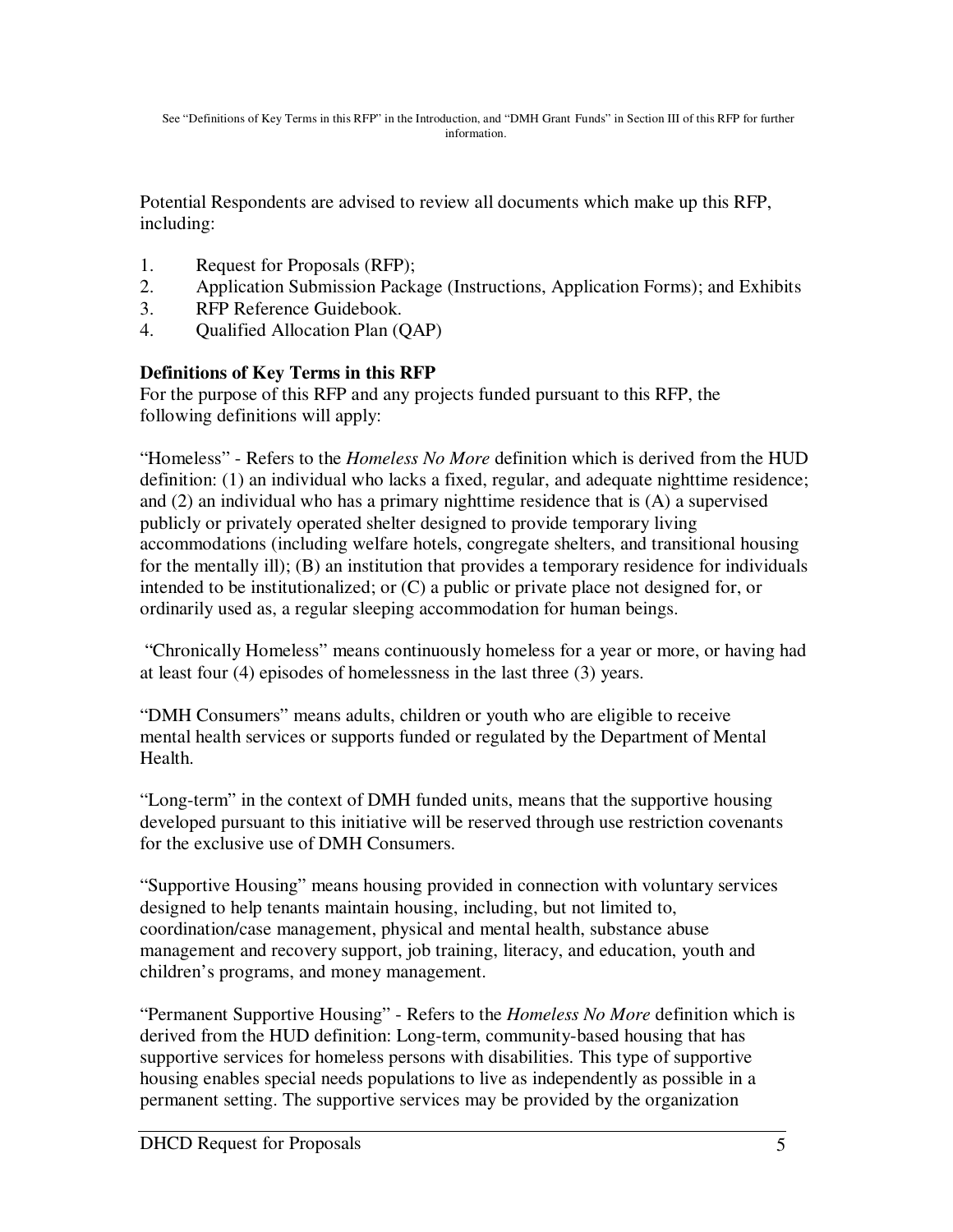managing the housing or coordinated by the applicant and provided by other public or private service agencies. Permanent housing can be provided in one structure or several structures at one site, or in multiple structures at scattered sites.

"Disability" means a physical, mental, or emotional impairment which is expected to be of long-continued and indefinite duration; that substantially impedes the ability to live independently; and is of such a nature that such ability could be improved by more suitable housing conditions (primarily persons who are seriously mentally ill; have chronic problems with alcohol, drugs, or both; or have AIDS and related diseases).

"Special Needs" -Refers to an umbrella group of families and individuals (that may or may not be homeless) that have conditions or needs that require the provision of supportive services. These conditions include mental health problems, drug/substance abuse problems, mobility impairment issues, HIV/AIDS and other chronic disease problems, and homelessness.

"SRO" - Refers to the *Homeless No More* definition which is derived from the HUD definition: a residential property that includes multiple single room dwelling units. Each unit is for occupancy by a single individual. The unit need not, but may, contain food preparation or sanitary facilities or both.

"Supportive Services" - Voluntary services designed to help tenants maintain housing, including, but not limited to coordination/case management, physical and mental health, substance use management and recovery support, job training, literacy, and education, youth and children's programs, and money management.

# **II. Available Programs and Funding Sources**

Applicants may submit proposals for the DHCD financing programs outlined in this *RFP*. Please see below for instructions on accessing regulations. **Where both funding sources that are available through the RFP are eligible for the proposed activity, applicants may specify the funding source(s) they prefer. Again, DHCD reserves the right to allocate sources as it deems appropriate**.

Funding sources available through this RFP include:

- Low Income Housing Tax Credits
- Up to \$ 2 million in funding from the District's Department of Mental Health (DMH), dedicated for financing the acquisition, construction or rehabilitation of long-term permanent supportive housing units in the District of Columbia for the exclusive use of DMH consumers.

### **III. General Program Requirements**

Each funding source operates under separate federal or local regulations. All regulations include restrictions on the incomes of families served, and maximum allowable rents, but such restrictions vary among the funding sources. Further, definitions for income categories, such as low-income or moderate-income, vary between funding sources. A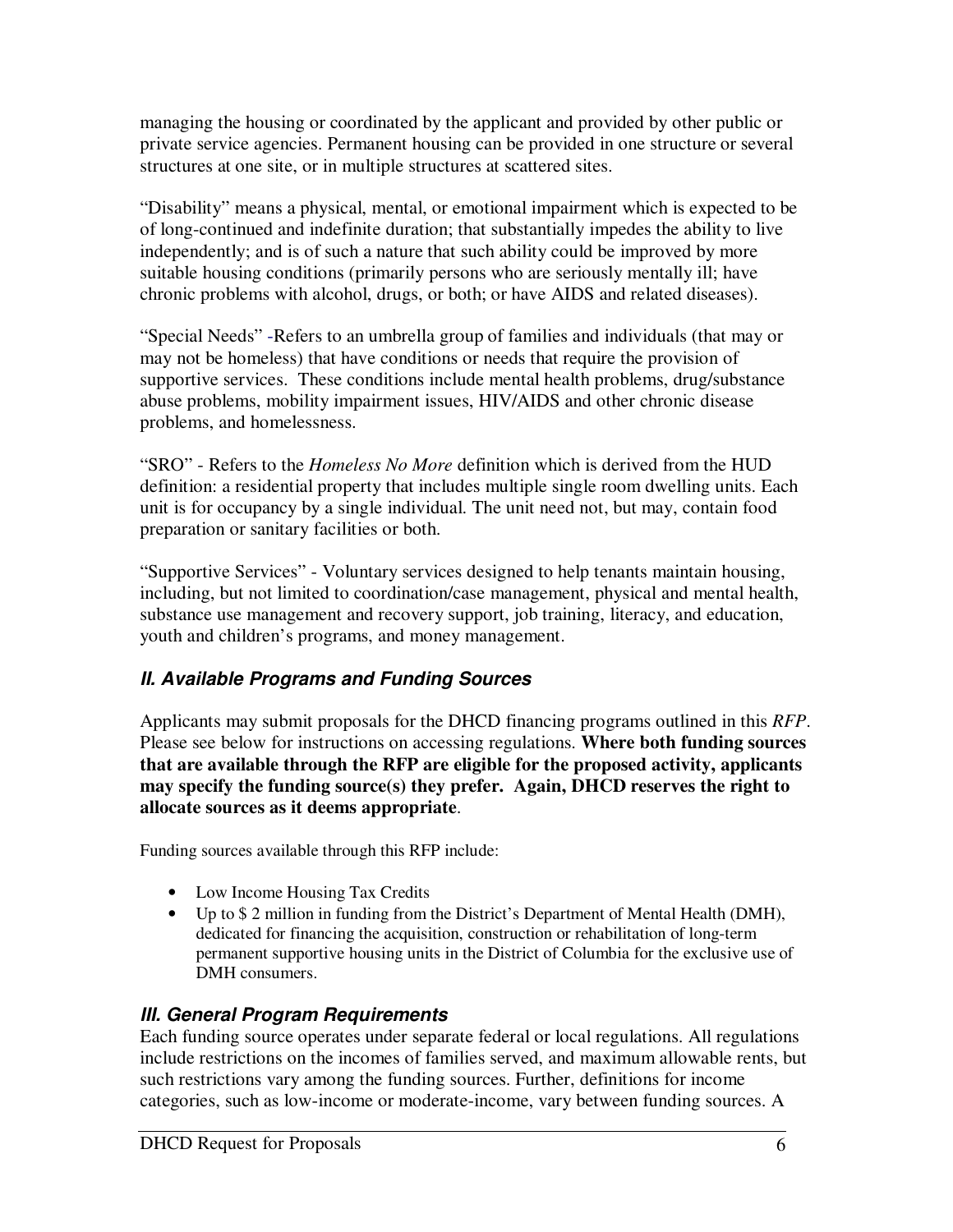brief summary of income restrictions, rent limits and definitions related to income for each funding source is outlined below. Applicants' projects must meet the specific income limits in effect at the time of funding, and must subsequently adjust income and rent limits to maintain ongoing compliance with program regulations as new limits are published.

### **A. DMH Grant Funds:**

The Department of Mental Health (DMH) in collaboration with the Department of Housing and Community Development (DHCD) will fund proposals to finance the acquisition, construction or rehabilitation of long-term permanent supportive housing units for the exclusive use of DMH consumers. DMH supports projects that provide housing for extremely low (less than 30% of area median income) income individuals and families. The table below shows the income limits for these funds.

| 2009 Income Limits for Department of Mental Health Funds |              |          |          |          |          |          |          |          |  |
|----------------------------------------------------------|--------------|----------|----------|----------|----------|----------|----------|----------|--|
| Familv Size                                              |              |          |          |          |          |          |          |          |  |
| 30% AMI                                                  | .550<br>\$2. | \$24.650 | \$27.700 | \$30,800 | \$33,250 | \$35,750 | \$38,200 | \$40.650 |  |

Allowable costs associated with such acquisition, construction or rehabilitation of housing may include, but are not limited to: pre-development costs, including, but not limited to, third party reports, earnest money deposits, option fees, architectural drawing or renderings, appraisals and physical inspections; closing and settlement costs including attorney fees; equity contributions on behalf of the developer/sponsor, on its own behalf or on behalf of DHM; capital improvements; and costs to obtain matching funds for grants that provide housing and housing supports for DMH consumers.

DMH shall hold a restrictive use covenant for no less than a five (5) year period on all properties developed that receive less than one hundred thousand dollars (\$100,000.00) of Funds. DMH shall hold a restrictive use covenant for no less than a twenty five (25) year period on all properties developed under this MOU that receive more than one hundred thousand dollars (\$100,000.00) of Funds.

Units proposed for development should be permanent housing of the following types: single-family housing, condominium or cooperative units, multifamily building (housing for DMH Consumers with no more than seventeen (17) units), mixed-use building serving low and moderate-income populations, single room occupancy units ("SROs") or buildings, or transitional housing if approved by DMH in writing.

Projects that maximize the use of the funds by reducing the cost of housing development by entering into agreements with for-profit and non-profit organizations, government agencies and other entities, as necessary, to leverage funds are desired. Recommendations for funding shall be based on the project's size, bedroom space, common areas, condition of property, neighborhood amenities/services, safety from fire, security, access to public transportation, absence of drug activities and suitability of the location for promoting community integration. Funds granted to prospective developers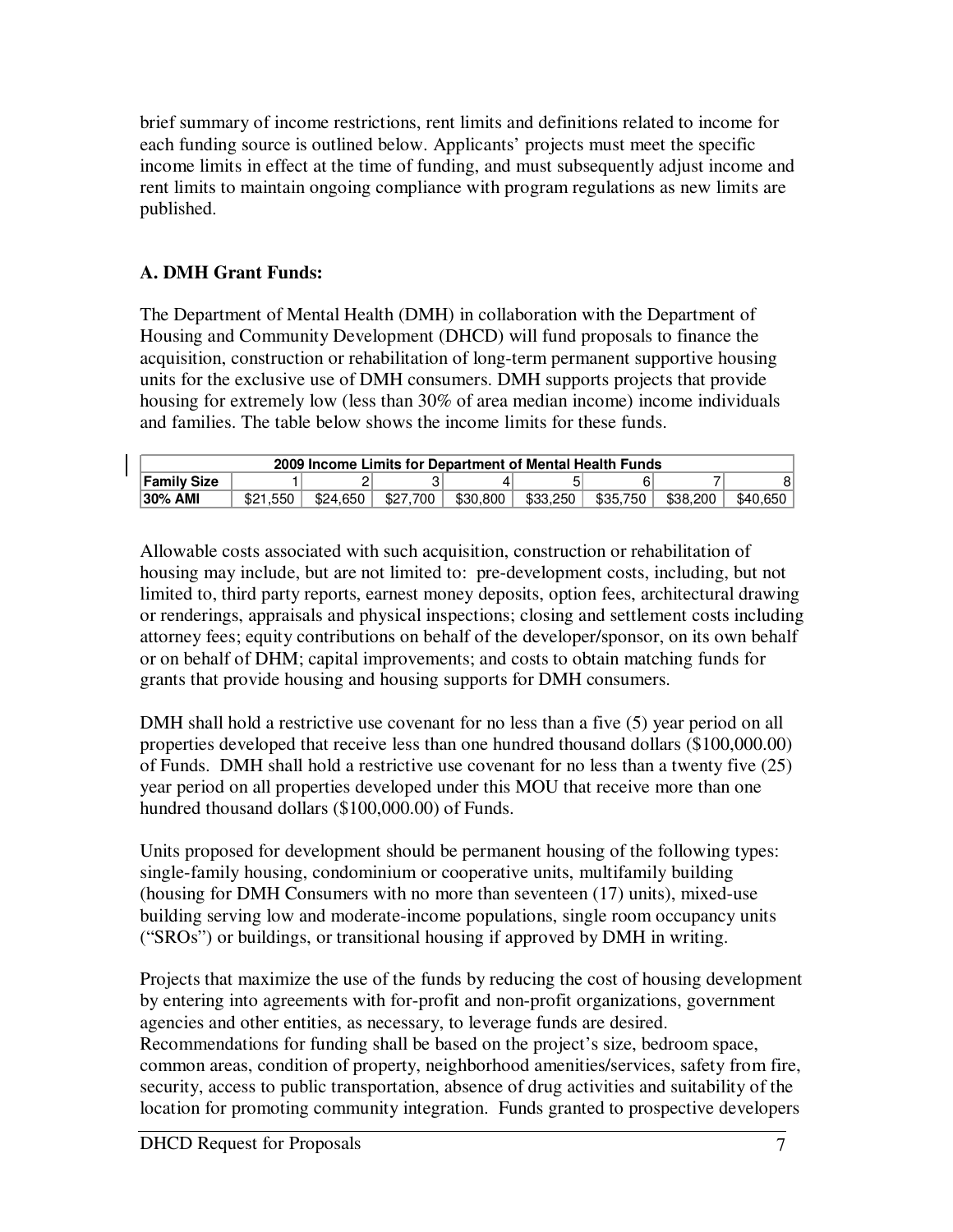for Licensed Community Residential Facilities (CRF) projects are not required to leverage funds.

### *B. Federal Low-Income Housing Tax Credits (LIHTC)*

Program guidelines for Low Income Housing Tax Credits (LIHTC) are specified in the Qualified Allocation Plan and Compliance Manual.

*Project Types, Priorities and Uses of Funds:* Available funding sources may be used for a variety of projects. The most common eligible project types include:

- Permanent supportive housing for the chronically homeless
- Preservation of expiring, federally subsidized, affordable rental housing
- Special needs housing
- Elderly housing
- New construction of affordable rental or for-sale housing
- Substantial rehabilitation of affordable rental or for-sale housing
- Mixed income housing, that may include permanent supportive housing units

Residential projects must contain five (5) or more units to be eligible for funding. All housing assisted under this RFP must meet the federal and local housing codes and the appropriate income guidelines for beneficiaries.

**Priorities:** Although the above projects are eligible, DHCD will give priority to certain types of projects.

The Department of Housing and Community Development of the District of Columbia is seeking to partner with private owners, including for-and non-profit entities, to protect and increase the supply of affordable housing in the District of Columbia, particularly:

- in properties requiring rehabilitation as a result of significant code
- violations;
- in neighborhoods where affordable housing is not readily available;
- where subsidies are needed to reduce displacement as a result of gentrification;
- for low-income disabled and/or elderly households requiring supported living environments;
- for special needs populations, such as persons and families moving from shelters to permanent housing with supportive services;
- for low- to moderate-income households seeking to purchase homes; and/or
- for units in poverty impacted neighborhoods undergoing substantial rehabilitation as part of a comprehensive neighborhood revitalization strategy.

### **DHCD Affordable Housing Commitments:**

• Utilize the expertise of the private and non-profit sector to protect and increase affordable housing;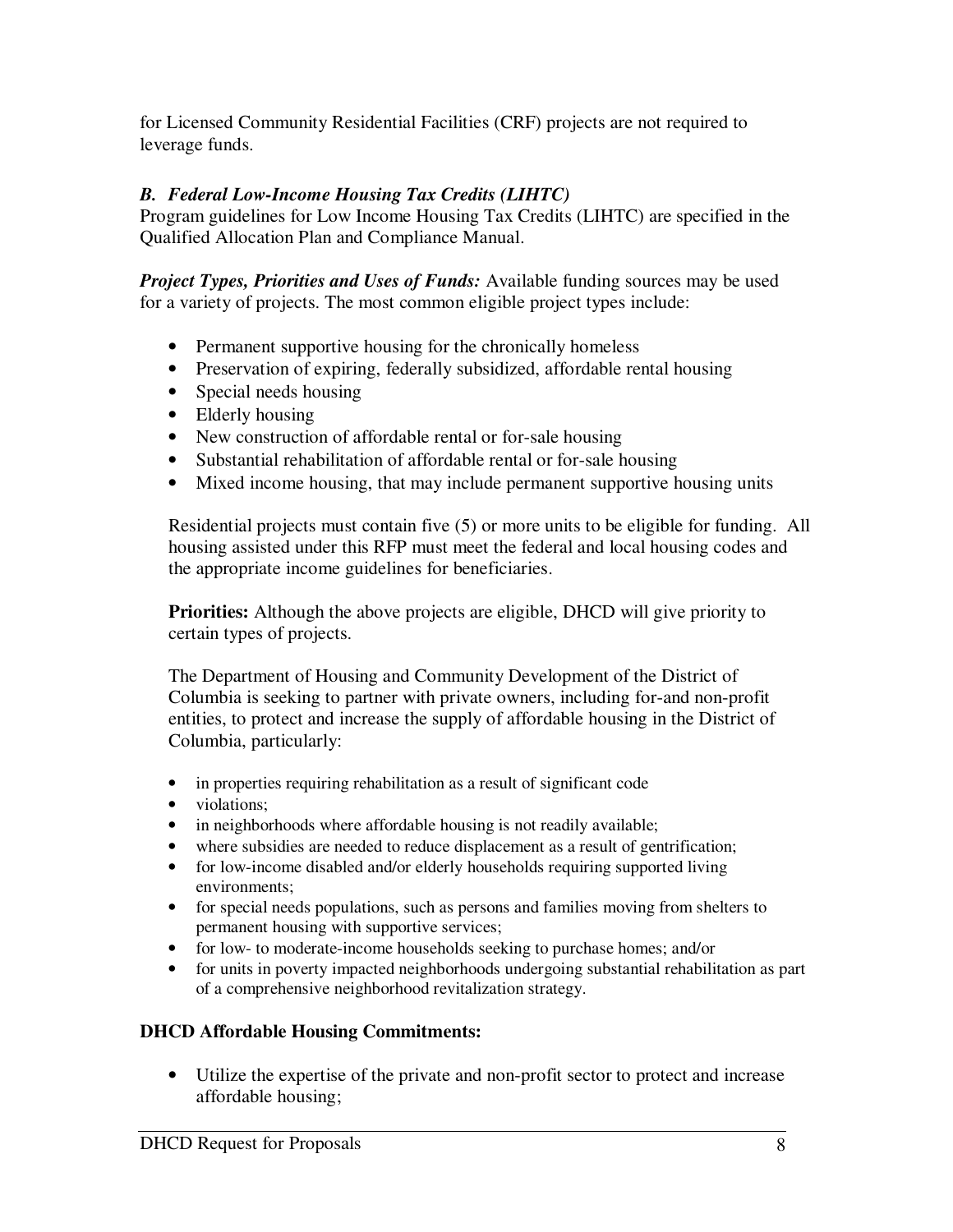- Leverage private funds to develop affordable housing;
- Ensure long term availability of affordable housing;
- Encourage mixed-income development; and
- Support the Administration's housing initiatives.

### **DHCD Redevelopment Guidelines**

DHCD desires to preserve and enhance whenever possible quality housing for low- and very low-income households and to make redevelopment planning decisions in an open, fair and rational manner. The guidelines set forth below will govern the discussions and negotiations with private sector parties and when seeking other governmental or private funding sources in connection with developments funded through DHCD resources.

- 1) DHCD will give greater consideration to new construction or rehabilitation of vacant existing properties that result in mixed-income housing. Generally, the units serving extremely low income households shall comprise no more than 30 percent of the new development. This mixed income requirement does not necessarily apply to senior developments and small scale developments serving chronically homeless individuals.
- 2) Affordable units shall be built out simultaneously with market rate units and in place no later than the market rate housing.

**Eligible Costs:** Financing may be used for virtually any development finance purpose including, but not limited to:

- 
- 
- 

#### **Financing may not be used for:**

- • Project-based rental assistance to tenants Social services
- • Tenant-based rental assistance to tenants Capacity building
- 
- • Security or utility deposits or federal obligations
- Operating and maintenance expenses
- *F. Types of Investment:* DHCD may provide investment in projects in the forms of tax credits and grants. DHCD will have the sole discretion to determine the type of investment it will make in a project. In addition, through the American Recovery and Reinvestment Act of 2009, the Department may modify the way LIHTC funds are dispersed. This will be subject to US Treasury, IRS, and HUD regulations. *G. Monitoring Requirements.* In accordance with Federal and District regulations, DHCD is required to monitor the use of the funds distributed under this RFP. Applicants

receiving financial assistance from DHCD for projects could be subject to any and/or all of the following requirements outlined in Table 5, below.

- Acquisition Permanent financing
- Construction financing Eligible predevelopment costs
- Interim financing Eligible hard and soft costs
	-
	-
- • Down payment assistance Tax liabilities nor any other District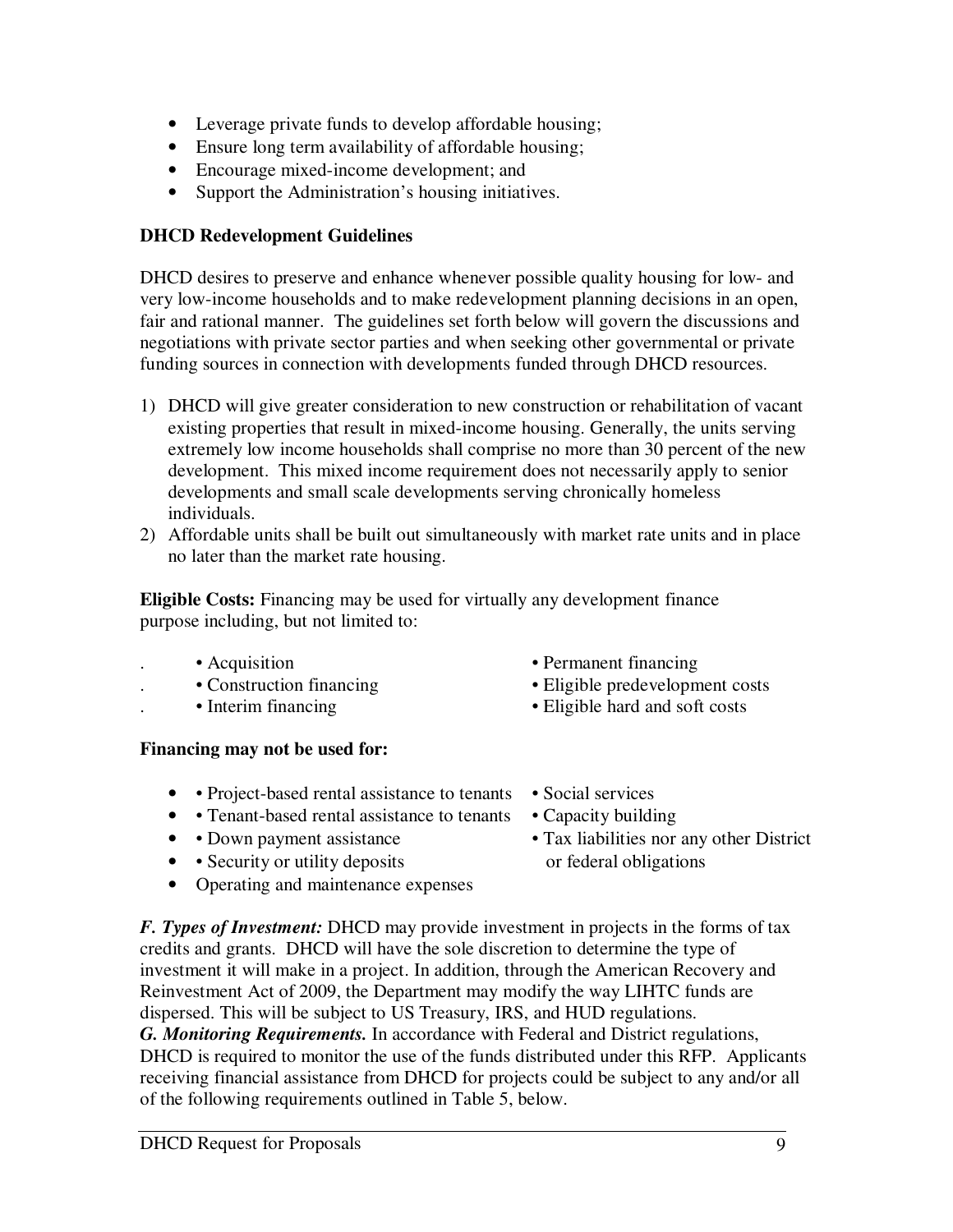#### **Table 5: Monitoring Elements, Guidelines and/or Requirements**

- Community Development Block Grant (CDBG), including all applicable Office of Management and Budget (OMB) Circulars, such as A-110, A-122, and A-133
- HOME Investment Partnerships
- Program (including long-term affordability requirements)
- Housing Production Trust Fund regulations (including continuous affordability requirements)
- Environmental Reviews 24 CFR Part 85 •
- Affirmative Action Program (Local Small Disadvantaged
- Business Enterprises Mayor's Order 85-85)
- Section  $3 (24 \text{ CFR Part } 135)$
- First Source Employment Agreements
- Registration with DC Apprenticeship Council
- Americans with Disabilities Act of 1990
- Lead Safe Housing Rule (Lead Based Paint)
- Section 504 of Rehabilitation Act of 1973, as amended
- Uniform Relocation Act or District of Columbia Relocation Assistance provisions (10 DCMR Chapter 22)
- Freedom of Information Act
- Davis Bacon and related Acts
- Conflict of Interest (24 CFR  $\delta$ ) 570.611 and 24 CFR §§ 84.42 and 85.36)
- Fair Housing (24 CFR Part 14 et al)
- LIHTC (§ 42 of IRS Code of 1986)

**DHCD requires each applicant to sign a Monitoring Certification indicating the agreement to comply with the regulations, to be subject to DHCD monitoring for compliance and to accept any applicable penalties for noncompliance**. The applicant is responsible for any and all costs associated with implementing and maintaining records to comply with and allow for DHCD monitoring. The Monitoring Certification Form is included in the application.

#### *H. Targeted Geographic Areas:*

Targeted Geographic Areas are designated by the District of Columbia or Federal government for the purpose of improving neighborhoods and providing economic stimulus. DHCD will accept proposals for eligible projects throughout the city, and DHCD funding is not necessarily linked with resources in the programs or initiatives identified here. However, the Department will award bonus points to projects located in the following Targeted Geographic Areas to encourage neighborhood revitalization and the preservation of affordable housing in these areas. These programs include: the Neighborhood Investment Fund, the Great Streets Initiative, and the New Communities Initiatives, administered through the Office of the Deputy Mayor for Planning  $\&$ Economic Development; and the Neighborhood Revitalization Strategy Areas (NRSAs), designated by HUD.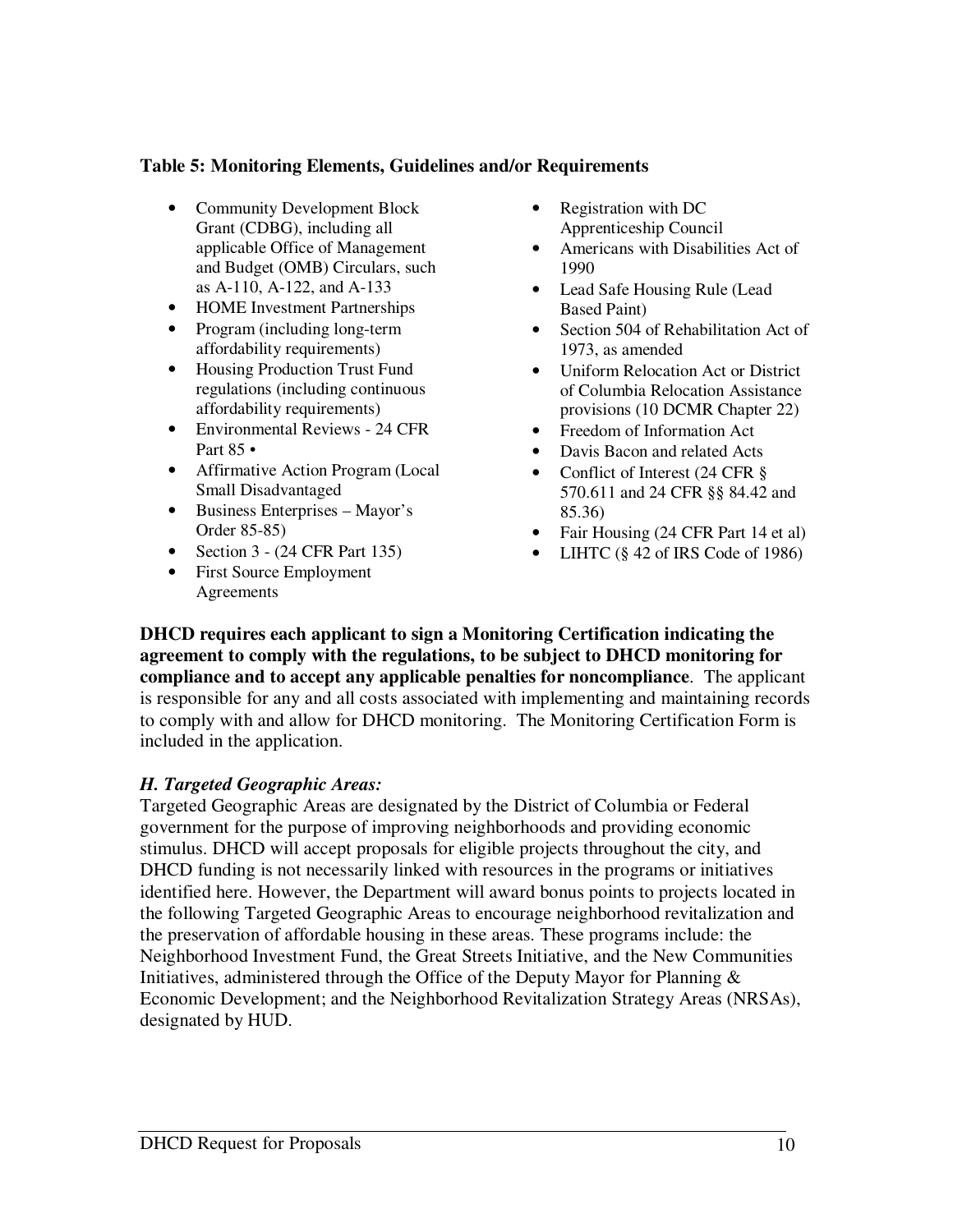|                                              | <b>NIF</b>  | <b>Great Streets</b> | New<br>Communities | <b>NRSA</b> |
|----------------------------------------------|-------------|----------------------|--------------------|-------------|
| Anacostia                                    | X           | X                    |                    |             |
| Barry Farm / Parker<br>Chester / Wade Road   |             |                      | X                  |             |
| Bellevue                                     | X           | X                    |                    |             |
| Bloomingdale / Eckington                     | X           |                      |                    |             |
| Brightwood / Upper Georgia<br>Ave.           | X           |                      |                    |             |
| Brookland / Edgewood                         | X           |                      |                    |             |
| Columbia Heights                             | X           |                      |                    |             |
| Congress Heights                             | X           |                      |                    |             |
| Deanwood Heights / Nannie<br>Helen Burroughs | X           | X                    |                    |             |
| Fairlawn / Pennsylvania<br>Ave.              |             | X                    |                    |             |
| Georgia Avenue                               |             | X                    |                    | X           |
| H Street                                     | X           | X                    |                    |             |
| Ivy City / Trinidad                          |             |                      |                    | X           |
| Lincoln Heights /Richardson<br>Dwellings     |             |                      | X                  |             |
| Logan Circle                                 | X           |                      |                    |             |
| Minnesota Ave. / Benning<br>Road             |             | X                    |                    |             |
| Northwest One                                |             |                      | $\mathbf X$        |             |
| Park Morton                                  |             |                      | X                  |             |
| Shaw                                         | X           | X                    |                    |             |
| Washington Highlands                         | $\mathbf X$ |                      |                    |             |

### **Table 6: TARGETED GEOGRAPHIC AREAS**

More information on these initiatives and maps describing the Targeted Geographic Areas are provided in the *RFP Reference Guidebook*.

### **IV. Eligible Applicants**

To be eligible for funding consideration, proposals must:

- 1. Be submitted by a non-profit organization or a non-profit or for profit developer;
- 2. Request funding for a property located in the District of Columbia and propose to serve individuals or families consistent with income restrictions outlined under Section III of this RFP;
- 3. Propose activities that meet the eligibility requirements of the funding source through which they receive financing (See the *RFP Reference Guidebook*); and,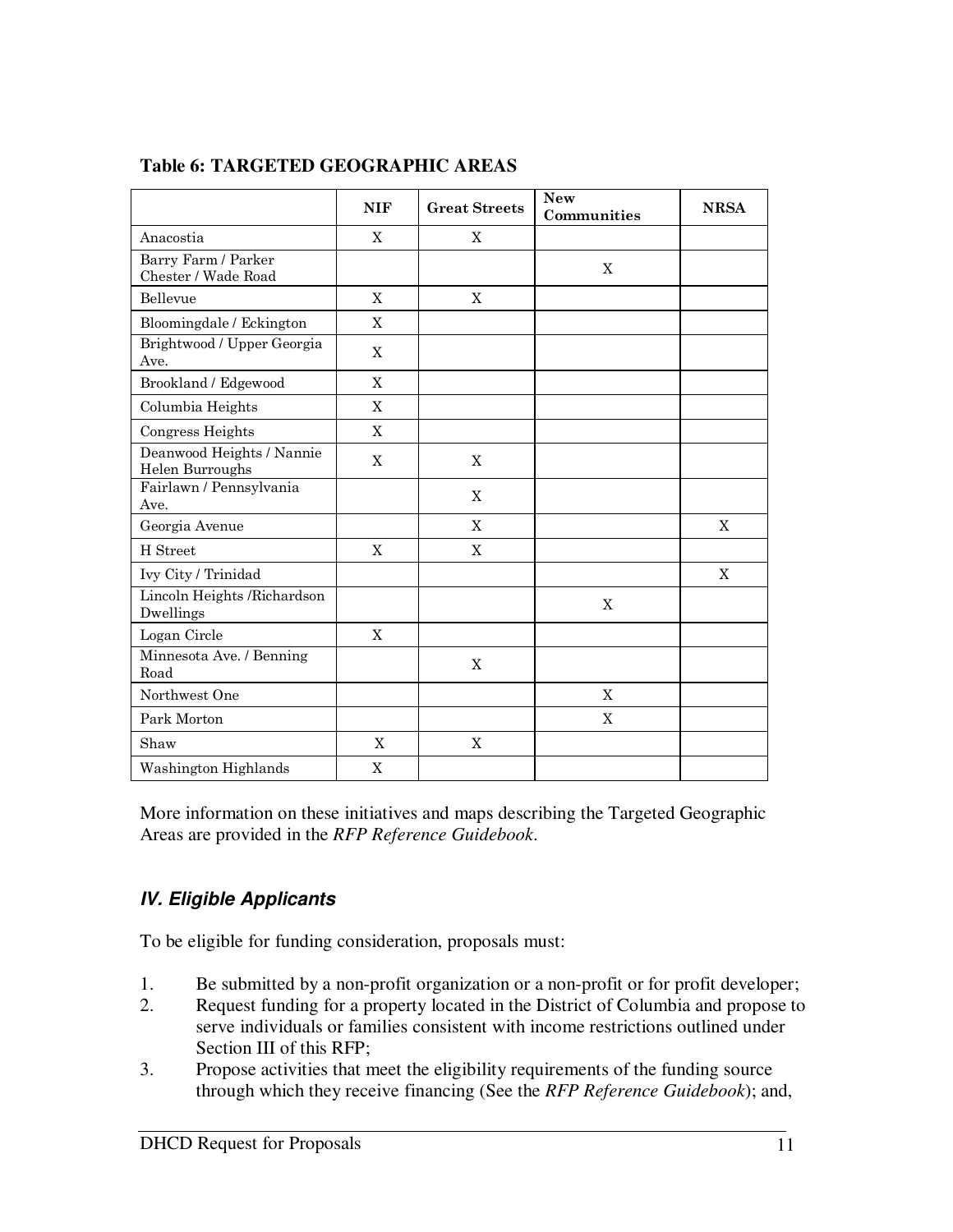4. Meet the Eligibility Requirements outlined in Section V, below.

# **V. Eligibility Requirements**

Applicants must submit documentation that fully demonstrates their compliance with the Eligibility Requirements outlined below. Failure to include such documentation will result in elimination of the application from funding consideration without further review.

- 1) **Site control/Zoning:** This may be in the form of a current deed, fee simple ownership, lease option (lease term must be equal or greater than the proposed financing term), or a contract of sale. At the time of application, site control should extend for at least 180 days after the extension date (including extension options) with an option to continue the control for another 180 days. Additionally, the applicant must demonstrate that the proposed development is matter of right, or that approval from the Board of Zoning Adjustment has been obtained for necessary changes.
- 2) **Basic regulatory eligibility:** The proposed project must meet the appropriate regulatory requirements for eligibility (e.g., National Objective (Public Benefit) and Eligible Activities for CDBG, HOME and HPTF). (For guidance and background information, see the *RFP Reference Guidebook*.)
- 3) **Good standing:** At time of application, the applicant/developer must demonstrate good standing by providing a Certificate of Good Standing from the Department of Consumer and Regulatory Affairs (DCRA). Further, and without exception, the applicant and members of the development team may not:
	- a) Be delinquent on city obligations, including, but not limited to, income taxes, real estate taxes and water and sewer charges; lease payments or defaulted grant(s) from the Office of Business and Economic Development or other loan obligations. (If it is determined during any stage of the review, underwriting or funding process, that the applicant or any business affiliate has any outstanding indebtedness to DHCD or the District, the applicant shall be removed from further consideration in this funding round);
	- b) in the past five years, have been a party to chronic housing code violations, excessive tenant complaints, or substantial judgments;
	- c) be barred by the U.S. Department of Housing and Urban Development (HUD), DHCD, District of Columbia Housing Authority (DCHA) or District of Columbia Housing Finance Agency (DCHFA); nor,
	- d) Be suspended, voluntarily or involuntarily excluded from participation in any federal or District Programs.
- 4) **Creditworthiness:** Applicant has a satisfactory credit or Dun & Bradstreet report: No member of the development team acting in the role of sponsor, developer, guarantor, or owner has had chronic past due accounts, substantial liens or judgments, foreclosures or bankruptcies within the past five years; nor has defaulted on any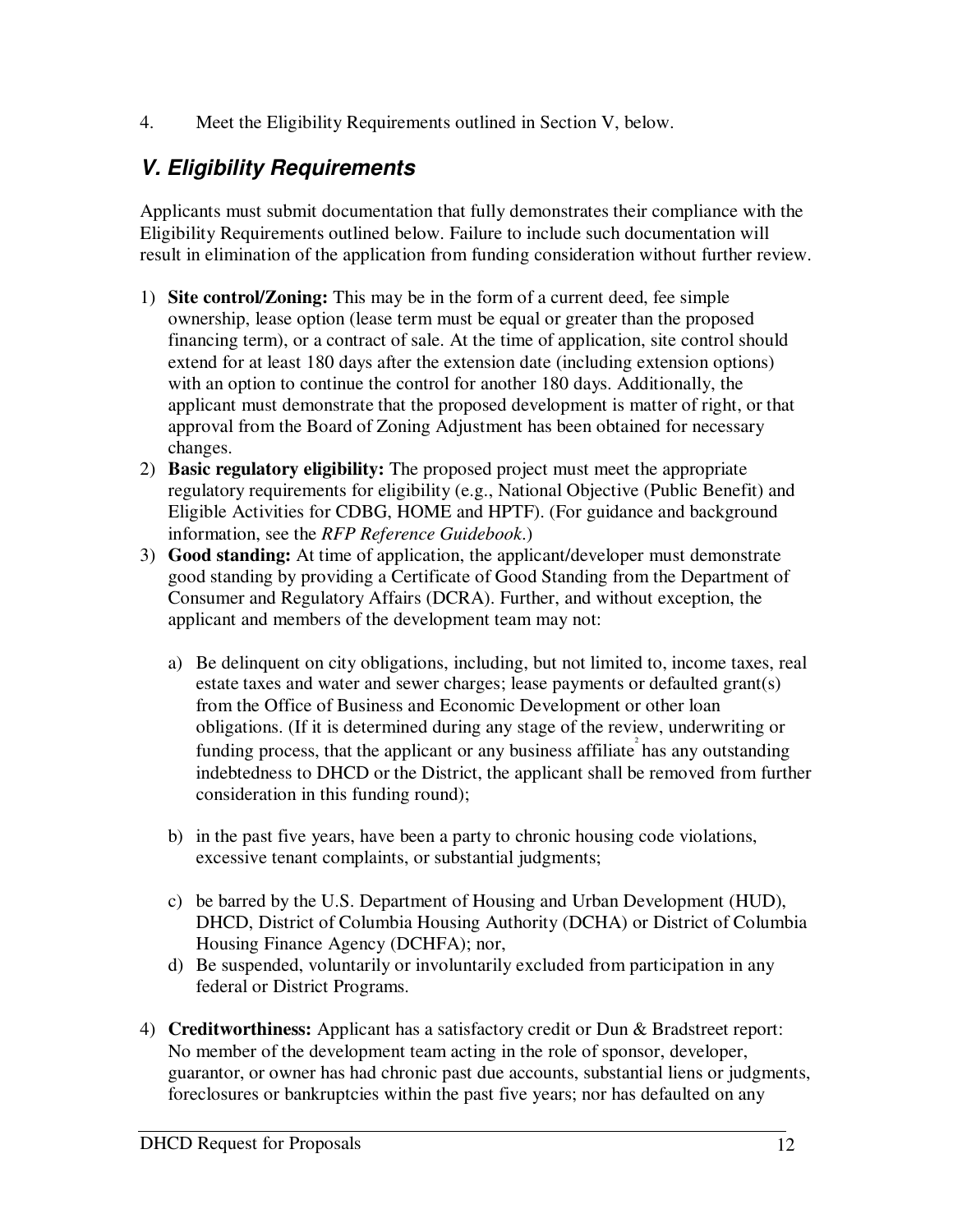obligation to the District of Columbia within the past ten years.

5) **Green Design and Building**: In accordance with The Green Building Act of 2006, the application must meet the following standards relative to green design and building which apply to all projects of 10,000 square feet or more, for which public financing constitutes 15% or more of development costs:

Residential buildings

- o Application documents the findings of the integrated design charrette which has been conducted to consider the most cost effective ways to integrate required green design elements (Exhibit GB-2)
- o Application includes "Intended Method of Satisfying Green Communities Criteria"
- $\circ$  (Exhibit GB-1) with appropriate minimum score: New construction = All mandatory criteria and a minimum of 25 points on optional criteria Rehabilitation = All mandatory criteria and a minimum of 20 points on optional criteria
- o Application demonstrates inclusion of LEED<sup>®</sup> Accredited Professional (LEED<sup>®</sup> AP) or experienced green building design specialist as a member of the development team (Exhibits K through N)

### Mixed Use Projects

o Residential standards apply to residential portions of project; non-residential standards apply to non-residential portions of project. *All required materials in each category must be included in application for it to be considered complete.* 

(A business affiliate is an affiliate with direct management or financial interest.) (For more information on green building and associated standards, see Section VI of the RFP Reference Guidebook.)

6. **Completeness of application:** Application must comply with all requirements outlined under **Section X** of this RFP. Incomplete applications will be eliminated from funding consideration without further review.

# **VI. Scoring Criteria**

Applications deemed to meet the Eligibility Requirements referenced above will receive further consideration. Proposals for Low Income Housing Tax Credits should refer to the Qualified Allocation Plan for scoring criteria and all other requirements relating to the proposal. Proposals for Department of Mental Health funds will be scored based on the below listed criteria and then compared against all others received for the proposed development type (e.g. rental housing, homeownership, etc.). Proposals for both sources of funds should use both sets of criteria as guides in their proposal submissions. In general, it is DHCD's goal to provide funding to those projects which provide the greatest public benefit while maximizing the impact of public resources.

### **1. Meeting DHCD's Policy Objectives (maximum 20 points)**

This score will be determined from the Applicant's response in Exhibit A.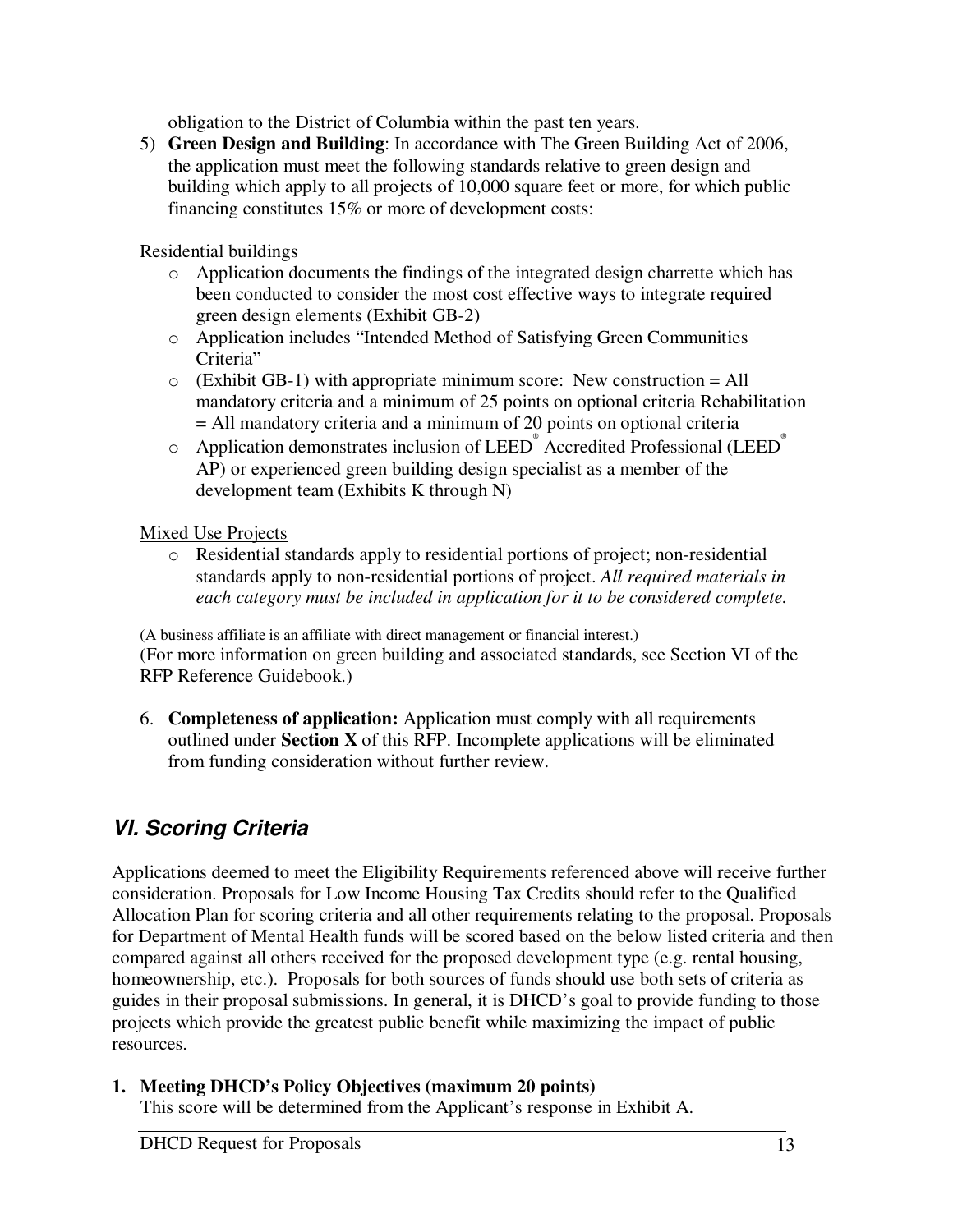Proposed projects will be scored according to how closely they meet the policy objectives outlined below, with the greatest consideration given to projects that offer homeownership opportunities or serve homeless individuals or families, or those who are at risk of becoming homeless. Such projects must also provide supportive services to facilitate the transition from homelessness.

DHCD Policy Objectives under this RFP:

- Create permanent housing opportunities, with supportive services, for individuals and families who are homeless or at risk of becoming homeless and/or are DMH consumers;
- Provide housing for elderly persons;
- Provide housing for persons with special needs (see definition in Introduction);
- Preserve existing subsidized housing where federal subsidies are set to expire; and
- Stabilize neighborhoods by providing homeownership opportunities for low and moderate-income households.

### **2. Impact/Public Benefit (maximum 15 points)**

This score will be determined from the Applicant's response in Exhibit A.

This criteria measures the extent to which the project proposes to serve low-income households, with greater consideration given to projects that provide the greatest level of affordability, in an economically integrated environment, for the longest period of time. The objective is to achieve economic integration of subsidized housing by providing mixedincome housing, or by locating affordable housing in neighborhoods that are not poverty impacted, or that are undergoing rapid gentrification. The level of affordability is determined by both the incomes of the families served and the actual number of affordable units in the project. Location of the property also matters: a small 100% subsidized property (as may be appropriate for seniors or supportive housing settings) in an economically integrated neighborhood could achieve the same policy goal as a mixed-income property in a povertyimpacted one.

### **3. Appropriateness of Site and Design (maximum 10 points)**

**Appropriateness of Site:** proposal must adequately address topography, soil, and grade issues, environmental hazards, zoning requirements, and other special site conditions.

- 5 points = Applicant has completed a Phase 1 environmental site assessment analysis. The applicant has formulated a satisfactory plan to deal with any issues raised through those studies. The applicant has addressed zoning and historic preservation issues and has received approval from the Board of Zoning Adjustment for necessary changes.
- 3 points = Applicant has completed a historical review of property uses and provided a minimal assessment of site and environmental issues (the Environmental Assessment Exhibit of the application). Applicant has identified any issues and budgeted for associated costs. The applicant has identified zoning and historic preservation issues and has received approval from the Board of Zoning Adjustment for necessary changes.
- $\bullet$  0 points = Failure to document the minimum steps outlined for 3 points, above.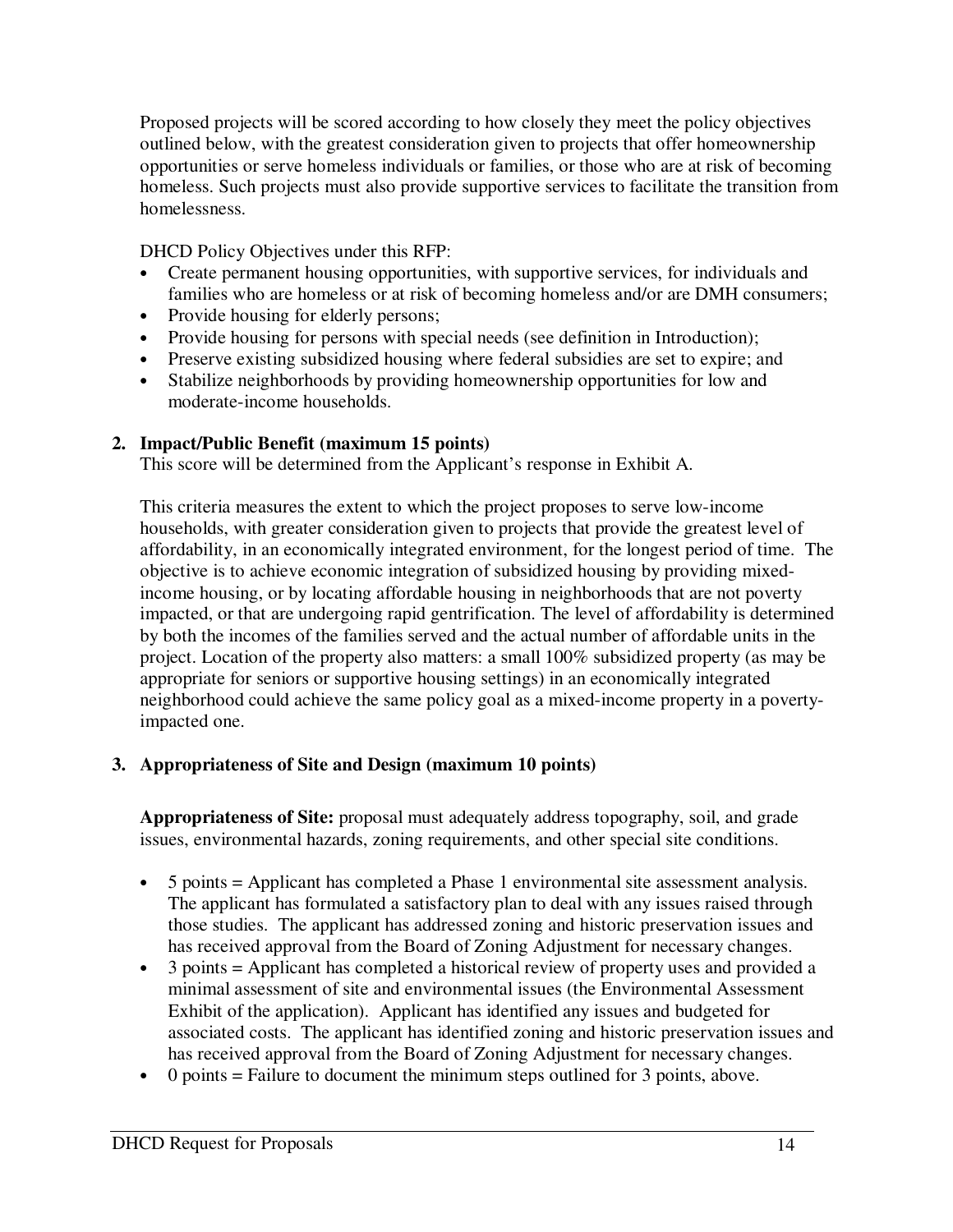**Appropriateness of Design:** proposed project design must blend with the neighborhood, be structurally sound and cost efficient, and meet the needs of the occupants with appropriate amenities.

- 5 points = Applicant has completed schematic designs. The proposal includes site plans, elevations, and floor layouts. For rehab projects, the proposal does not need site plans or elevations but does need existing layouts and proposed layouts. The design is consistent with neighborhood design characteristics. Amenities and units are appropriate for the tenant population. The project has a defined and realistic cost summary schedule. (Form 212)
- 3 points = Applicant describes project amenities and unit sizes both which are appropriate for the proposed development program and tenant/homeowner population. The project is consistent with neighborhood design characteristics. There is a cost summary and schedule. (Form 212)
- $\bullet$  0 points = Failure to document the minimum steps outlined for 3 points, above.

### **4. Financial Feasibility (maximum 10 points)**

This score will be determined from the Applicant's response in Exhibit W.

- $\bullet$  10 points = There is a complete set of financial documents to support the financing request. The application (Form 202) contains a realistic set of sources and uses, pro forma and operating budget. DHCD's subsidy must be included in the sources and uses. The uses are appropriate for the project and the requested financing source. Letter(s) of commitment from other participating financial sources is/are included.
- $\bullet$  5 points = There is a complete set of financial documents to support the financing request. The application (Form 202) contains a realistic set of sources and uses, pro forma and operating budget. DHCD's subsidy must be included in the sources and uses. The uses are appropriate for the project and the requested financing source. Letter(s) of interest from other participating financial sources is/are included.
- $\bullet$  0 points = Failure to document the minimum steps outlined for 5 points, above.

### **5. Amount of the Subsidy Request (maximum 10 points)**

This score will be determined from the Applicant's response in Exhibit A.

Scoring is based only on DHCD-assisted units in the project. All projects will be assessed relative to other projects of similar type. Subsidy per unit is determined by dividing the DHCD investment by the DHCD assisted units. The greatest consideration will be given to those projects that minimize DHCD's subsidy per-unit cost.

- 10 points = up to  $$25,000$  subsidy per unit
- 8 points =  $$25,001 50,000$  per unit
- 6 points =  $$50,001 $75,000$  per unit
- 4 points =  $$75,001 $100,000$  per unit
- 1 point = Over  $$100,000$  per unit

### **6. Capacity of the Development Team (maximum 10 points)**

This score will be determined from the Applicant's response in Exhibits J through N.

Development teams demonstrating a strong record of capacity will receive more points.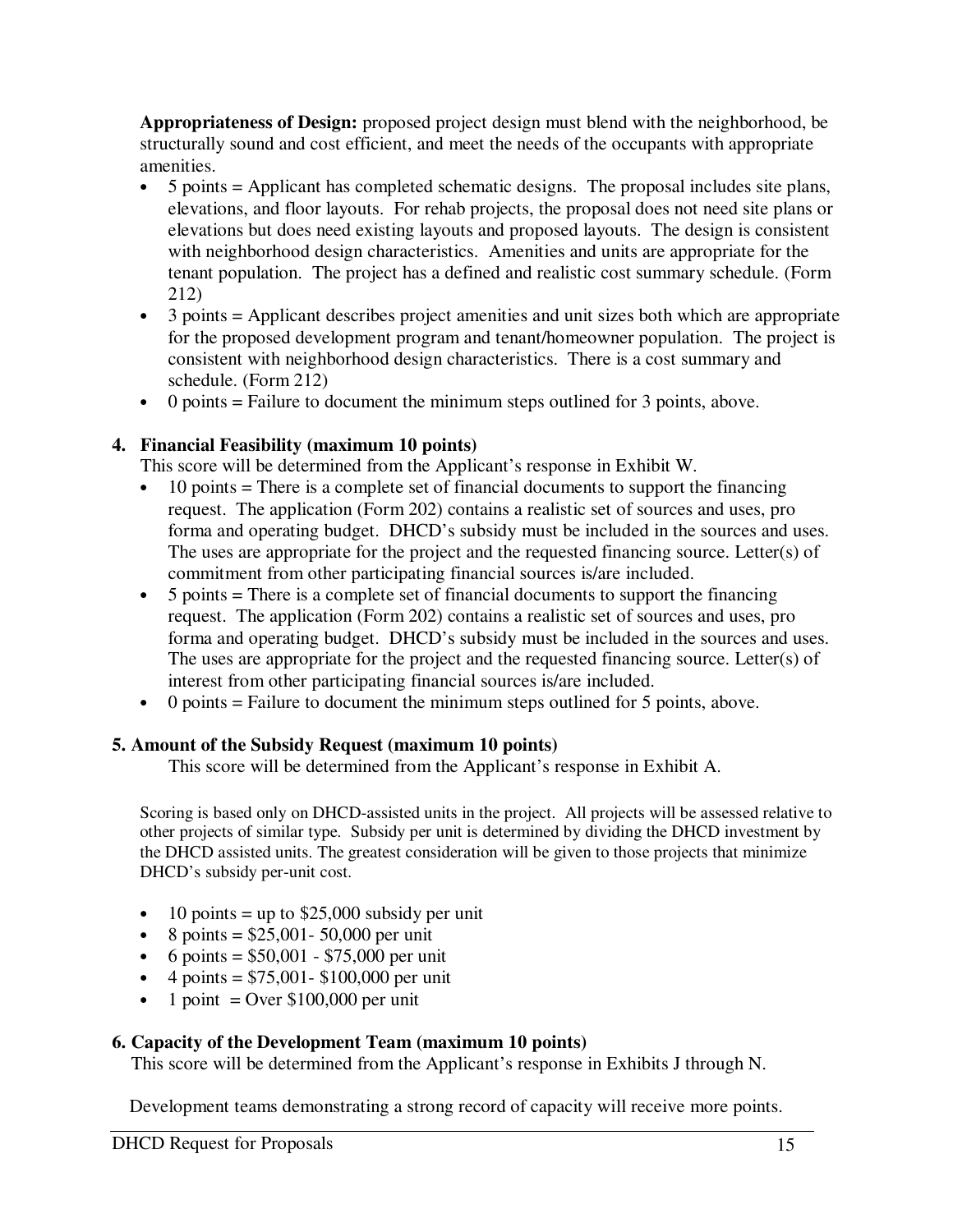- o 10 points = The developer/development team must demonstrate a successful track record in projects of similar size, scale and complexity to the proposed project. The development team includes the appropriate members: developer/applicant, architect, green design professional, development consultant, construction management and/or general contractor, accounting, financial, legal, syndication and property and/or asset management team. Members of the development team must be able to demonstrate and verify a successful performance history in projects of similar type and scale. The development team must also demonstrate the financial capacity to fulfill their respective responsibilities. No members of the development team may have defaulted on any obligation to the District of Columbia within the past 10 years. If the proposed project includes supportive services, a qualified service provider must be a member of the development team.
- $\circ$  5 points = The developer/developer team must demonstrate a successful track record in projects of similar size, scale and complexity to the proposed project. Most of the members of the development team are experienced and demonstrate successful performance history and financial capacity in projects of similar size, scale and complexity. No members of the development team may have defaulted on any obligation to the District of Columbia within the past 10 years. If the proposed project includes supportive services, a qualified service provider must be a member of the development team.
- $\circ$  0 points = Failure to document minimum capacity of each member of the development team, including experience consistent with the scope of the proposed project.

# **7. Coordination with other District Government Agencies (maximum 10 points)**

This score will be determined from the Applicant's response in Exhibit Q.

DHCD will award up to 10 points under this criterion for projects that complement resources (subsidy funding, financial investment, rent supplement, land, real property, etc.) from D.C. Housing Finance Agency, the D.C. Housing Authority, the D.C. Department of Mental Health or other District agencies. Applicants must provide appropriate documentation of resource availability, such as a letter of interest.

#### **8. Leverage (maximum 5 points)**

This score will be determined from the Applicant's response in Exhibit A.

This will measure the extent to which DHCD funds are leveraged with other public and private resources. The leveraging formula will deduct the total DHCD investment from the total development cost and divide the total DHCD investment by the remaining total development cost. The greatest consideration will be given to those projects that achieve the highest leverage ratio.

- 5 points = Leverage ratio of 1:5 or greater
- 4 points = Leverage ratio of 1:3-4.99
- 3 points = Leverage ratio of 1:2-2.99
- 2 points = Leverage ratio of 1:1-1.99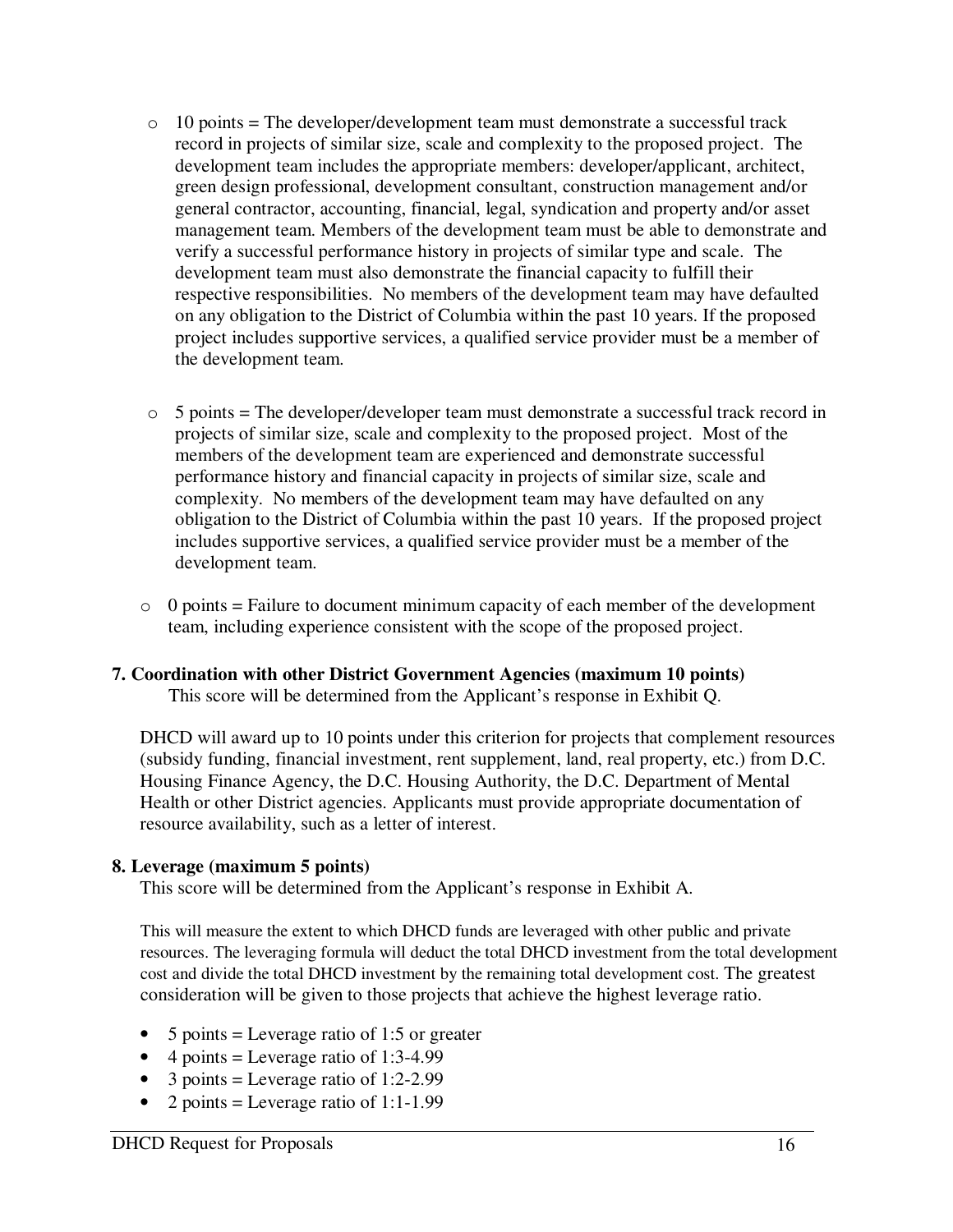• 1 point = Leverage ratio less than 1:1

### **9. Timeliness (maximum 5 points)**

This score will be determined from the Applicant's response in Exhibit A.

This will measure the readiness of the site to start construction, including whether the applicant has completed a Phase 1 environmental site assessment analysis, formulated a satisfactory plan to deal with any issues raised through those studies, and has successfully addressed zoning and historic preservation issues. In addition this will measure the length of time necessary to complete rehab/construction with greater consideration given to those projects that will achieve a certificate of occupancy most quickly.

### **10. Section 3 Residents and Business Concern Participation (maximum 3 points)**

This score will be determined from the Applicant's response in Exhibit Z-4 .

Points will be awarded for the hiring or contracting of Section 3 Residents or Business Concerns above the minimum requirement for this RFP of 5% of new hires.

- 3 points  $= 20\%$  or greater of new hires
- 2 points =  $13\%$  19% of new hires
- 1 point =  $6\%$  12\% of new hires

### **11. Subsidized Family-Oriented Units (2 points)**

This score will be determined from the Applicant's response in Exhibit A.

- 2 points  $= 33\%$  or more of project units are 3 or more bedrooms.
- 1 point =  $20\% 32\%$  of project units are 3 or more bedrooms.
- 0 points = Less than 20% of project units are 3 or more bedrooms.

Bonus Points (up to 10 points total)

### **1) Geographic Targeting (up to 4 points)**

This score will be determined from the Applicant's response in Exhibit E.

Bonus points will be awarded to proposed projects located in the targeted geographic areas, as detailed in Section III of the RFP. One bonus point is available for each targeted geographic area (Neighborhood Investment Fund [NIF], Great Streets Initiative, New Communities Initiative, Neighborhood Revitalization Strategic Areas [NRSA]).

### **2) Green Design and Building (up to 2 points)**

This score will be determined from the Applicant's response in Exhibit GB.

Bonus points will be awarded for the inclusion of green design elements above the required standard, as follows:

• Residential new construction projects- Green Communities Criteria, attainment of 26 or more optional points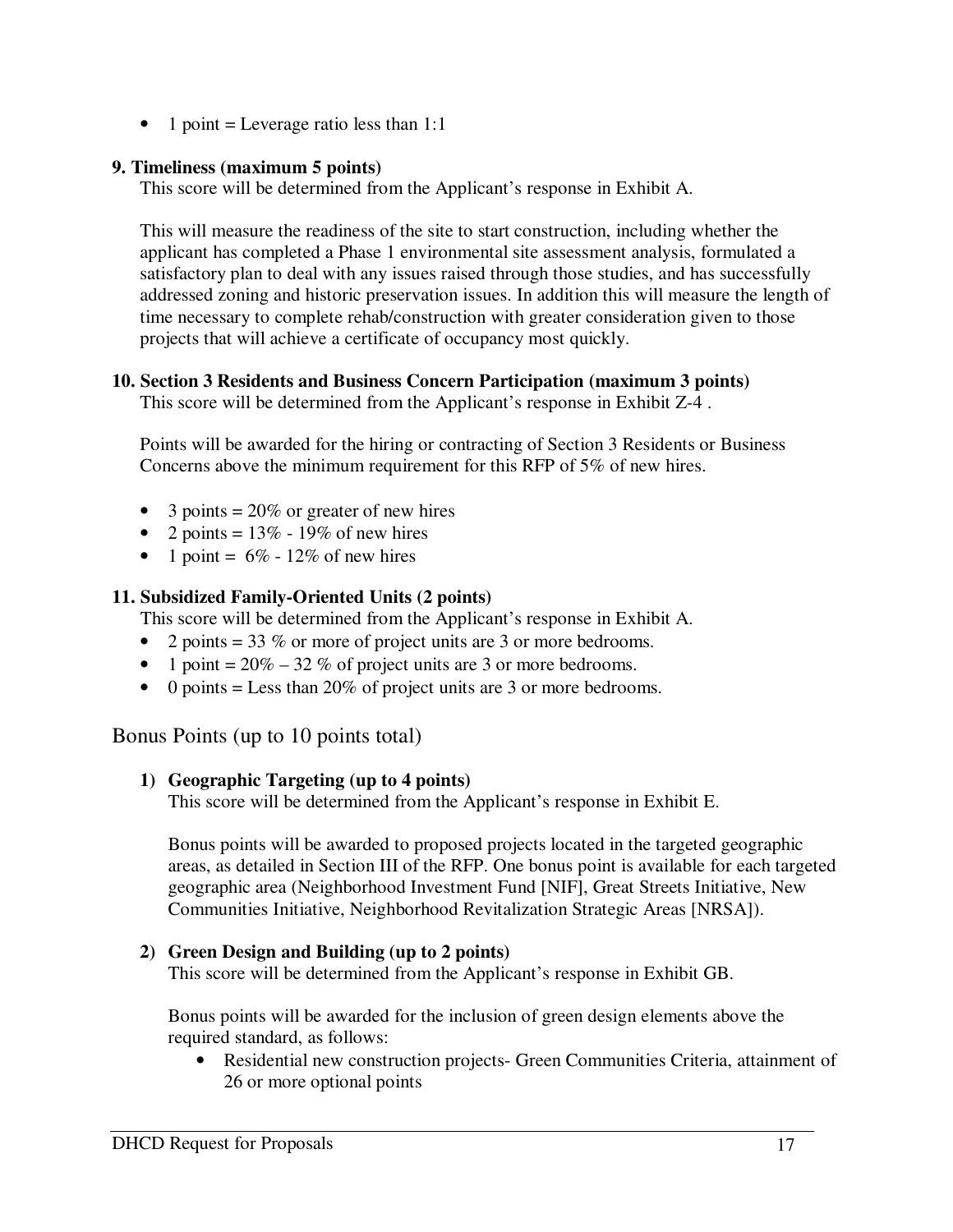• Residential substantial rehabilitation projects- Green Communities Criteria, attainment of 21 or more optional points

### **3) Non-Profit Participation (up to 2 points)**

This score will be determined from the Applicant's response in Exhibit Q.

Bonus points will be awarded for projects in which non-profit organizations have significant partnership roles (e.g., developer, co-developer, property manager).

### **4) Use of District of Columbia certified Local Small Disadvantaged Business Enterprises (LSDBE) (up to 2 points)**

This score will be determined from the Applicant's response in Exhibit P.

The District of Columbia encourages the maximum utilization of District of Columbia certified Local Small Disadvantaged Business Enterprises (LSDBE) in the development and construction of projects where DHCD is investing resources. Sponsors and developers are encouraged to utilize District certified LSDBEs in all phases of the development process. Sponsors and developers may contact Mr. Andre Banks, of the Office of Local Business Development, at (202) 727-3900 for information on District of Columbia certified LSDBEs. *The minimum requirement is 35% participation; bonus points will be awarded above that threshold.* 

• District of Columbia certified LSDBE participation in 36% or more of all available development, construction, and professional opportunities.

# **VII. Application Review Process & Timing of Awards**

Once applications are received, DHCD will first determine whether or not applications conform to the Eligibility Requirements outlined in Section V of the RFP. Applications determined to be ineligible will not be reviewed. All eligible applications will be scored against the scoring criteria outlined in Section VI of the RFP, and then compared against all others received for the proposed development type (e.g. rental housing, homeownership, etc.). Applications will then be forwarded to an Independent Review Panel of industry experts for review. Projects which meet the eligibility requirements and score competitively compared with other proposed projects of similar type will be recommended to DHCD for funding. DHCD will conduct the final review of applications and will select the applications for funding against the funds available.

**Timing of Awards** DHCD anticipates the announcement of applicant selection for the Underwriting Phase on or about March 24, 2008. The announcement of selection means only that the applicant has been selected to advance to the Underwriting Phase, the outcome of which will impact DHCD's final decision to award funding to a particular project.

Applicants whose projects have been selected to advance to underwriting will be so notified and invited to attend a "kick-off" meeting. The purpose of the "kick-off" meeting is to review the project status as it advances to underwriting, and to gain a common understanding of the requirements, terms and provisions for further processing of the application. After this meeting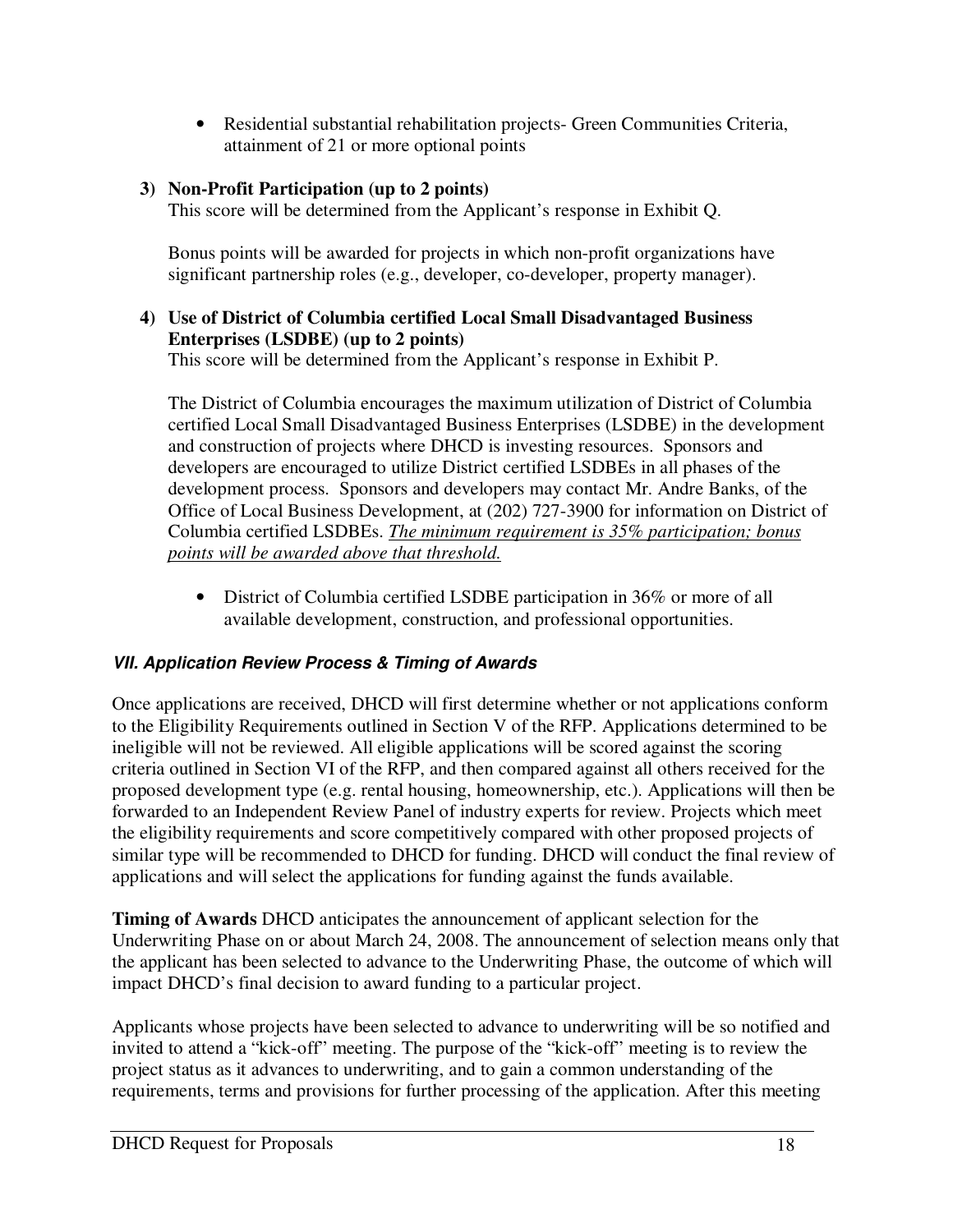has been held, applicants will have 30 days to submit a best and final application. During this 30 day period, DHCD will conduct due diligence, environmental and other regulatory reviews, verify all representations made in the application, and will establish final underwriting terms including (where applicable) loan terms, interest rates, security and collateral requirements and other covenants. DHCD will make its final determination regarding underwriting within 60 days of submission of the best and final application. Commitments from other funding sources must be secured prior to initial loan closing. For more details on the funding process, refer to the *DFD Financing Application Submission Package*, included as an attachment to this RFP.

### **VIII. Application Guidelines**

Application guidelines and requirements are identified below. Detailed guidelines and requirements are contained in the DFD Financing Application Submission Package.

- *1. Applying for Multiple Projects:* Applicants may apply for funding for more than one project.
- *2. Application Submission:* Applications must be received at DHCD on or before **4:00 PM. May 18, 2009, Eastern Daylight Time.** Applications must be delivered to DHCD,

Development Finance Division, 801 North Capitol Street, N.E., 2<sup>nd</sup> Floor Receptionist's Desk, Washington, DC 20002. **Please note that no applications will be accepted after the 4:00 PM deadline. DHCD will use a time/date stamp clock to register the application and will monitor the timeliness of applications received.** 

Applicants must submit one CD of the application and one signed copy of the application in a three ring binder (with each exhibit tabbed). DHCD will not make copies for applicants. Application documents, other than maps and drawings, must be submitted using a 12 point type size and on  $8\frac{1}{2} \times 11$  paper.

**An individual authorized to obligate the applicant** *must* **sign the Application Summary Sheet. By signing the application, the authorized person is also attesting to the truthfulness of the information supplied in the application. Unsigned applications will not be accepted. The Certification documents, including Contract Affidavit, Qualifications Statements, and Monitoring Certification Forms (all in "Exhibits" of Application Submission Package) must also be signed.** 

*3. Project Award Provisions:* All awards are subject to the applicable federal and District of Columbia guidelines and regulations applying to those funds. All awards are subject to the regulatory requirements referenced, and to the availability of District of Columbia or federal funds.

### **IX. Pre-Proposal Conferences**

One Pre-Proposal Conference will held in conjunction with this RFP on April 14, 2009 from 6:30 P.M. to 8:30 P.M. at Matthews Memorial Baptist Church located at 2616 Martin Luther King, Jr. Avenue, SE, Washington,